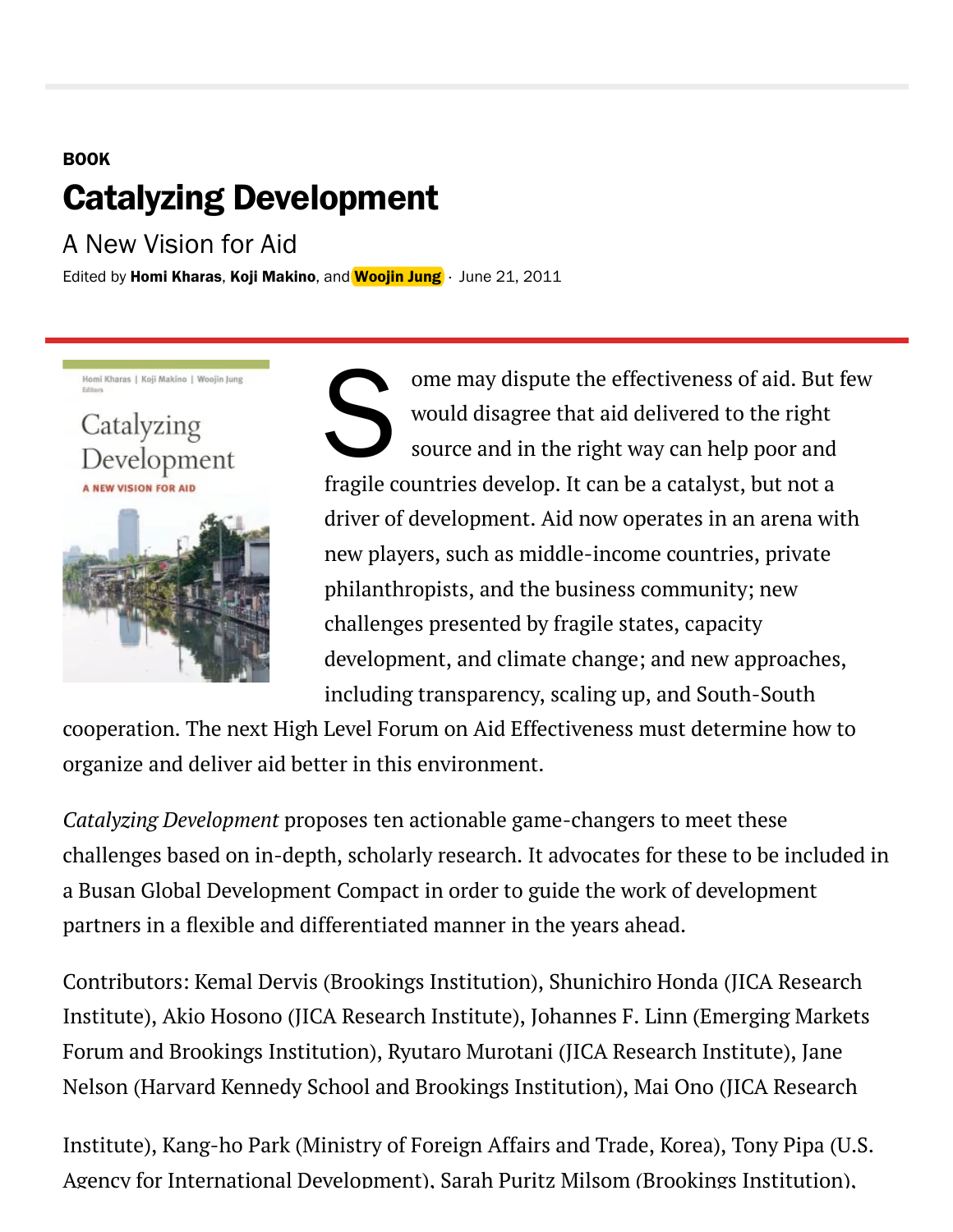Hyunjoo Rhee (Korea International Cooperation Agency), Mine Sato (JICA Research Institute), Shinichi Takeuchi (JICA Research Institute), Keiichi Tsunekawa (JICA Research Institute), Ngaire Woods (University College, Oxford), Sam Worthington (InterAction)

Agency for International Development), Sarah Puritz Milsom (Brookings Institution),

### **BOOK DETAILS**

305 Page

Brookings Institution Press, June 21, 2011

Paperback ISBN: 9780815721338

Ebook ISBN: 9780815721345

Ebook ISBN: 9780815721345

#### **ABOUT THE AUTHORS**



#### Homi Khara

Homi Kharas is a senior fellow and deputy director for the Global Economy and Development program. Formerly a chief economist in the East Asia and Pacific Region of the World Bank, Kharas currently studies policies and trends influencing developing countries, including aid to poor countries, the emergence of a middle class, the food crisis and global governance and the G20. His most recent co-authored/edited books are The Last Mile in Ending Extreme Poverty (Brookings Press, 2015), Getting to Scale (Brookings Press, 2013), After the Spring: Economic Transitions in the Arab World (Oxford University Press, 2012), and Catalyzing Development: A New Vision for Aid (Brookings Press, 2011). S[ee](https://www.brookings.edu/experts/homi-kharas/) full bio

# Koji Makino

Koji Makino is the senior adviser to the director general in the Operations Strategy Department at the Japan International Cooperation Organization (JICA).

# Woojin Jung

Woojin Jung is a policy analyst at the Korea International Cooperation Agency (KOICA).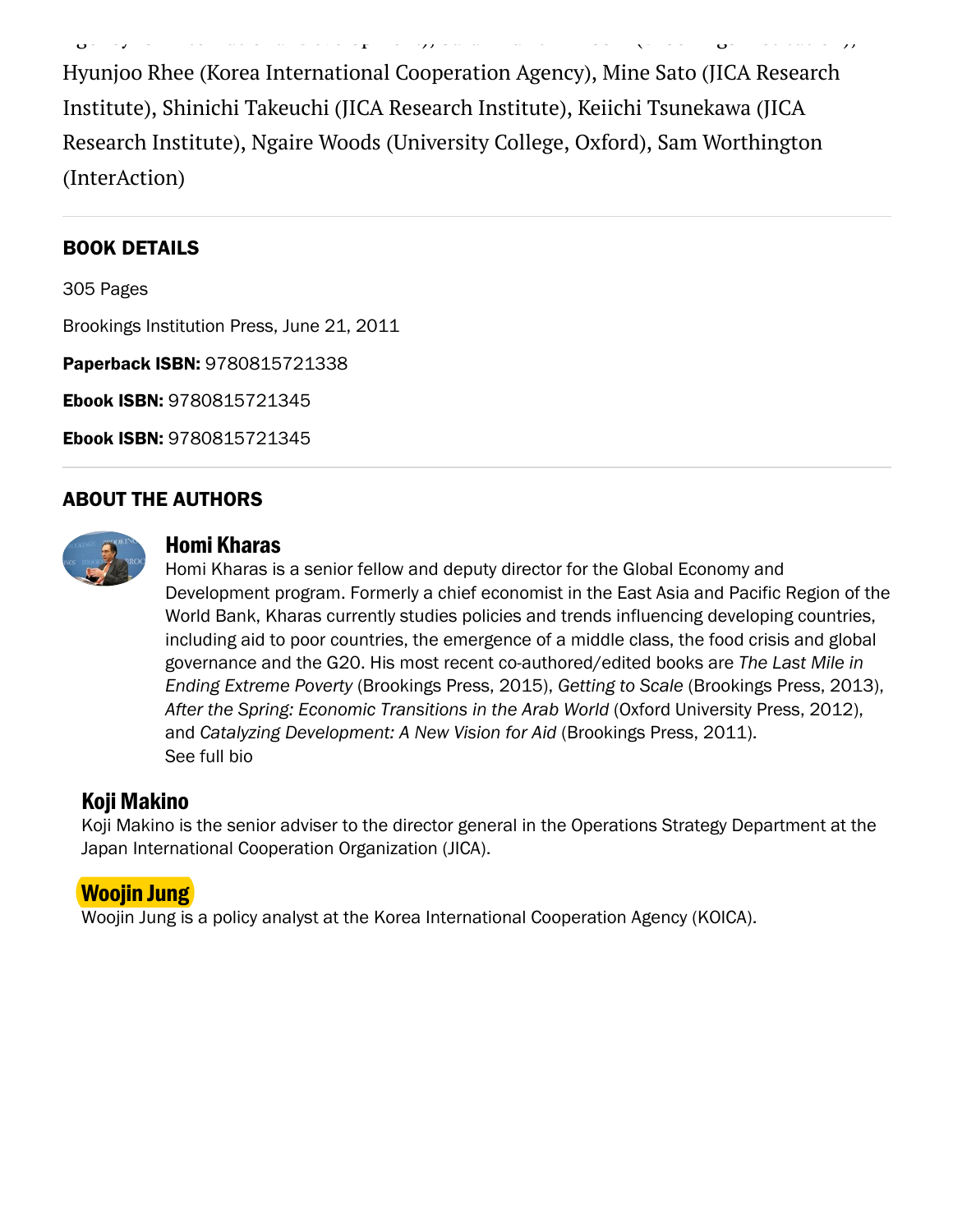# *Contents*

| Preface                                                                                                                                                     | vii                                       |
|-------------------------------------------------------------------------------------------------------------------------------------------------------------|-------------------------------------------|
| Overview: An Agenda for the Busan High-Level Forum<br>on Aid Effectiveness                                                                                  | 1                                         |
|                                                                                                                                                             |                                           |
| New Development Partners and a Global<br>Development Partnership                                                                                            | 38                                        |
| KANG-HO PARK                                                                                                                                                |                                           |
| Private Development Assistance:<br>The Importance of International NGOs and Foundations<br>in a New Aid Architecture<br>SAMUEL A. WORTHINGTON AND TONY PIPA | 61                                        |
| The Private Sector and Aid Effectiveness:<br>Toward New Models of Engagement<br><b>JANE NELSON</b>                                                          | 83                                        |
| Rethinking Aid Coordination<br><b>NGAIRE WOODS</b>                                                                                                          | 112                                       |
|                                                                                                                                                             | HOMI KHARAS, KOJI MAKINO, AND WOOJIN JUNG |